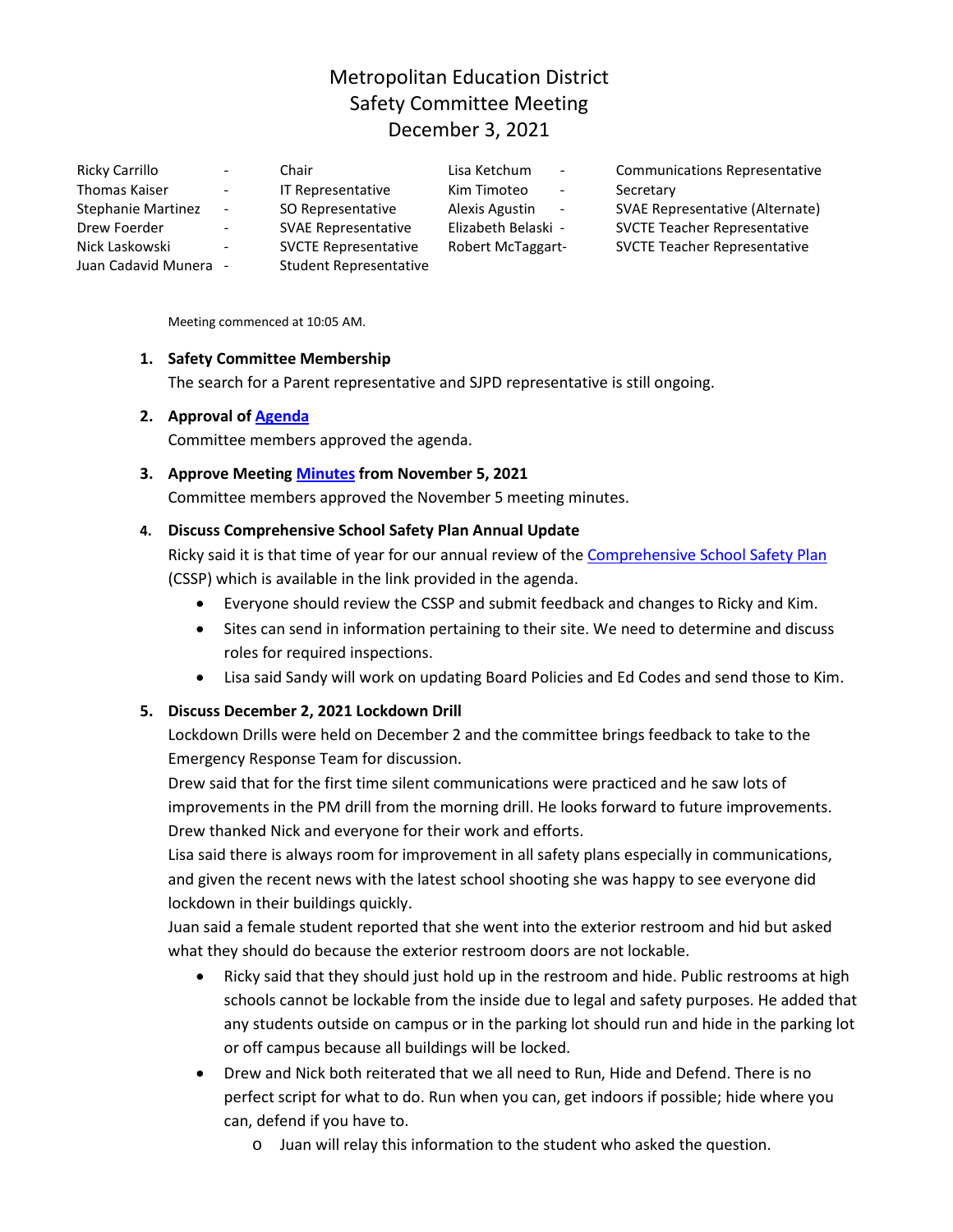#### **6. Update on Safety Inspections**

A lot of the safety inspection items have been corrected as needed and Ricky put in work orders for the remaining items. We are still working on resolving those issues.

#### **7. Training New Faculty & Staff on Safety Procedures**

Bob said that in the past they used to extensively practice on lockdown and other safety procedures, and he expressed interest in having training on all safety procedures provided and/or reviewed with all teachers in all classrooms because there are so many new people on campus. He said teachers who have been here longer have their systems and know where to go but newer teachers and office staff have never gone through this and could benefit from training. In building 500, they lock down in the upstairs restroom where there is a double barrier; other teachers and buildings don't have that and need their own system. He said yesterday's lockdown drill was a good start.

- Nick stated that some of the training he is asking for is happening and was done in a new teacher orientation in August. He said there is a time and space dedicated to this and maybe it's not enough, and some trainings are out of date and require updating.
- Ricky reported that he and Lisa had two days of ICS training this week. They will try to compress the information and get it out to everyone else.
- Lisa echoed what Ricky said and wants to educate everyone campus-wide on this eventually. She reached out to SJPD for training and was told they are not offering it at this time but we are on a long and growing list for when they get back to providing it.
- Lisa added that we can take this back to new hire orientations.
- Kim added that in the past we discussed going over these trainings at faculty and department meetings.

## **8. Developing a plan for Sharps Waste**

Lisa said that the sharps used on campus do get serviced but we need to get an official Sharps plan together. She will be working on this and will bring it to the committee for approval when available.

## **9. Incident Reports received for October & November**

Ricky reported that incident reports he recalled seeing over the last two months included tagging in restrooms, a finger injury on an engine block, a head injury, and a robbery of the Grounds shed. He sent pictures of the tagging to Nick and a police report including surveillance footage and a list of stolen equipment was given to the police.

• Nick thanked Ricky for always sending him the graffiti pictures and requested that the time of discovery be included in the email as well.

## **10. StopIT Anonymous Reports received for October & November**

One report was received about students parking facing the wrong way and driving the wrong way when leaving.

• Nick reported that SVCTE Admins exchanged communication with the reporter and identified that said issue was of students from the morning class parking and leaving from the west of buildings 100 and 300.

Another report was received a concern about people exiting Gate 3 turning right from the left lane.

• Nick said they've watched the exit traffic and witnessed about a 10% violation rate on people exiting turning right from the left lane. He said about 1 of every 10 people turn right from the left lane and about 1 of every 20 from the right lane turn left. He suggests considering an engineering solution like painting arrows on the pavement.